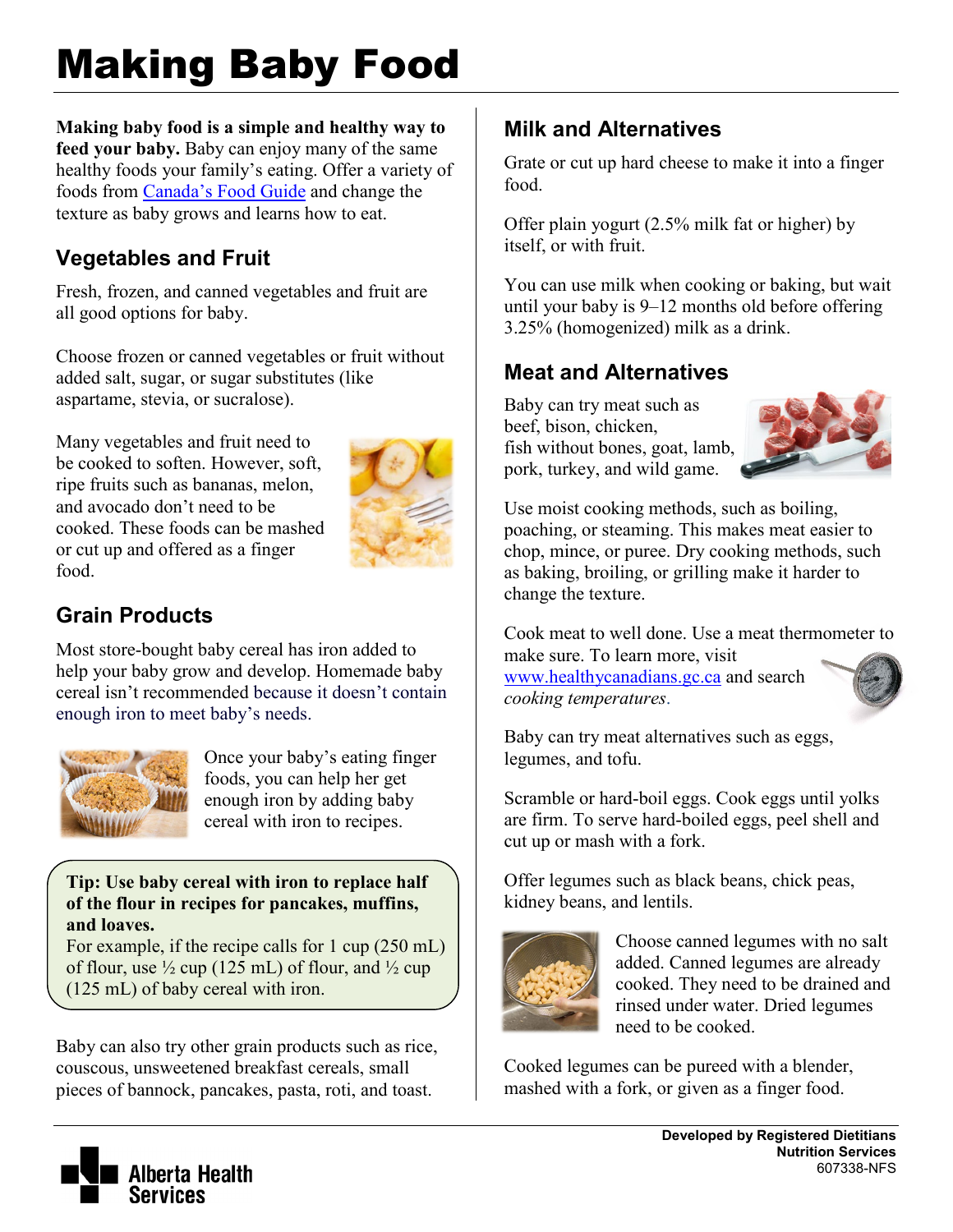## **Steps for making baby food**

### **Step 1: Wash hands, cooking surfaces, and equipment**

- Wash your hands with warm, soapy water before making food.
- Clean all surfaces and equipment with hot, soapy water.

#### **Step 2: Clean and cut food**

- Wash, peel, and trim food as needed. Remove bones, skin, pits, and seeds.
- Cut food into small pieces to help it cook faster.

#### **Step 3: Cook** (if needed)

- Boil, steam, or microwave foods with water to keep foods moist.
- Skip this step for soft vegetables and fruit, and foods that are already cooked.



#### **Step 4: Change the food's texture based on baby's needs**

| <b>Pureed or smooth</b><br>Use a blender, food<br>processor, or hand mixer.         | Add liquid (cooking liquid or water)<br>to help puree the food.<br>Use more liquid for a smoother,<br>$\bullet$<br>thinner texture.<br>Use less liquid for a thicker texture.<br>$\bullet$ |
|-------------------------------------------------------------------------------------|--------------------------------------------------------------------------------------------------------------------------------------------------------------------------------------------|
| <b>Lumpy or minced</b><br>Use a potato masher,<br>fork, food grinder, or<br>grater. | Add liquid if food is dry.<br>$\bullet$<br>Cooked ground meat is an example<br>$\bullet$<br>of a minced texture.                                                                           |
| Cut up<br>Use a knife and a fork<br>to cut into pieces.                             | Start with small pieces.<br>٠<br>Cooked foods should be soft. If you<br>$\bullet$<br>can squish the food with your fingers,<br>then it's soft enough for baby to<br>chew.                  |

#### **Step 5: Serve**

- Always check the temperature of food before feeding baby. It should be lukewarm, not hot.
- Offer baby a small portion of food from his own bowl or plate.
- Let baby choose how much to eat.